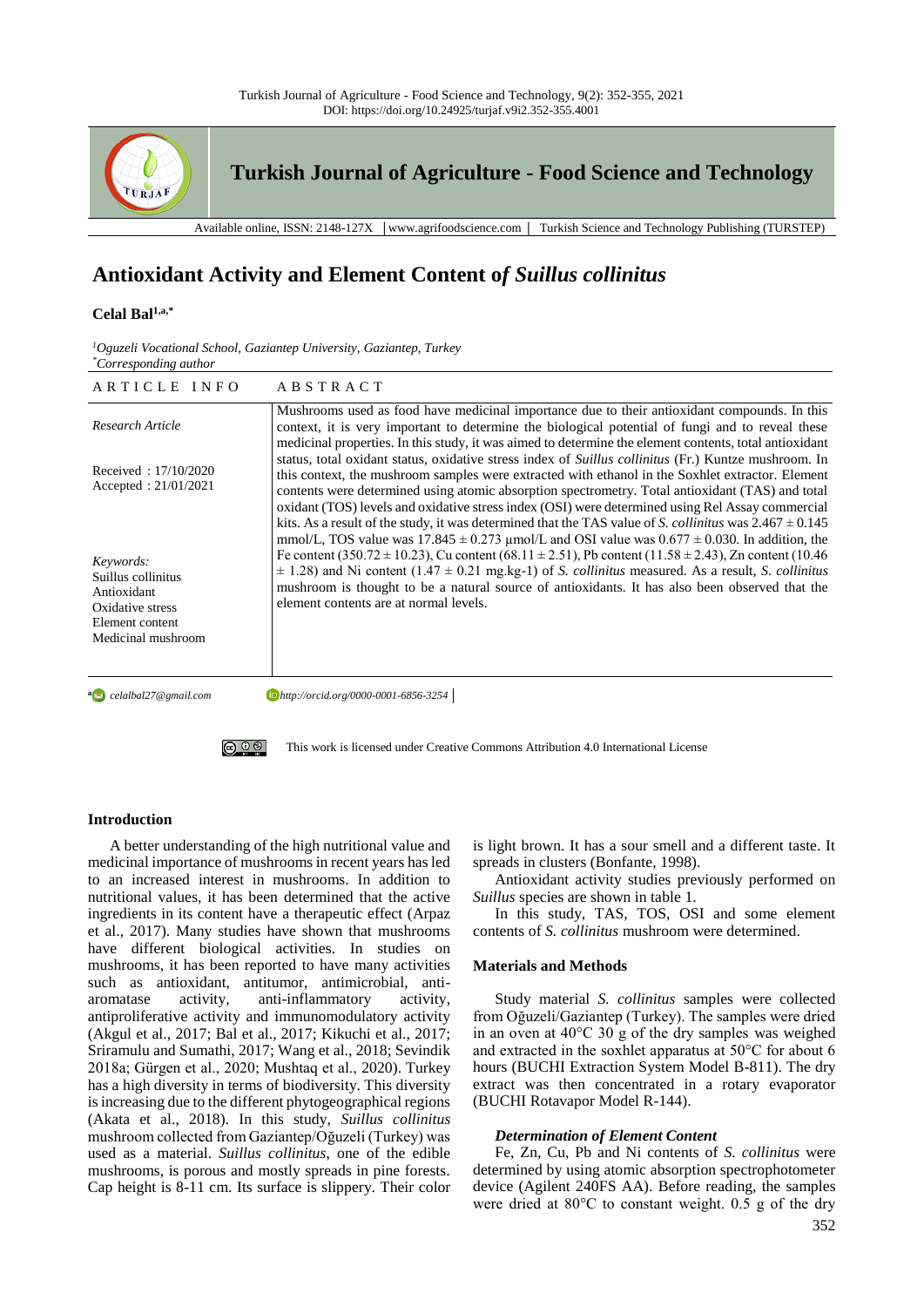samples were mineralized using a microwave solubilizer (Milestone Ethos Easy) in a mixture of 9 mL HNO3  $+1$ mL  $H_2O_2$  (Sevindik and Akata, 2019).

## *TAS, TOS and OSI Tests*

Total antioxidant status and the total oxidant status of study material Rel Assay brand commercial kits (Rel Assay Kit Diagnostics, Turkey) was used. The calibrator Trolox was used in antioxidant kits. Results are shown in mmol Trolox equiv./L. Calibrator hydrogen peroxide was used in oxidant kits. Results are shown as  $\mu$ mol  $H_2O_2$ equiv./L (Erel, 2004, 2005). The oxidative stress index was calculated with the formula TOS / (TASx10) (Erel, 2005).

#### **Results and Discussion**

#### *Element Contents*

Fungi play a role in breaking down organic cover in the ecosystem. During the breakdown of the organic cover, they accumulate different levels of elements in their bodies depending on the substrate content they use (Baba et al., 2012; Baba et al., 2020). In our study, the Fe, Zn, Cu, Pb and Ni contents of *S. collinitus* were determined. The findings obtained are shown in Table 2.

In previous studies, the levels of elements detected in wild mushrooms have been reported in the literature These values were reported as 14.6-835.0 for Fe, 29.8-158.0 for Zn, 71.0-95.0 for Cu, 2.86-6.88 for Pb and 1.18-5.14 for Ni in mg/kg (Vetter, 1990; Sevindik et al., 2017; Krupodorova and Sevindik, 2020). Compared to these values, it was determined that the Zn, Cu and Ni contents of *S. collinitus* were lower than the literature ranges, the Pb content was higher than the literature ranges, and the Fe levels were within the literature ranges. In this context, it is seen that the element levels of *S. collinitus* are at normal levels.

## *TAS, TOS and OSI Values*

Living organisms produce reactive oxygen species (ROS) as a result of metabolic activities. While these ROS compounds have a beneficial effect in low amounts, they cause oxidative stress when they reach high levels (Kattoor et al., 2017; Mohammed et al., 2018). As a result of oxidative stress in living things, different diseases such as cardiological disorders, Alzeihmer, Parkinson's and cancer occur (Salim, 2017; Mohammed et al., 2019). The antioxidant defense system plays a role in reducing oxidative stress. In cases where the antioxidant defense system is insufficient, supplementary antioxidant sources are used (Mohammed, 2020). In this study, TAS, TOS and OSI values of *Suillus collinitus* mushroom were determined. The findings obtained are shown in table 3.

TAS, TOS and OSI values of *S. collinitus* were not determined in previous studies. There are studies on different mushrooms. In these studies, antioxidant, oxidant and oxidative stress indexes of *Cyclocybe cylindracea* (TAS: 4.325 mmol/L, TOS: 21.109 μmol/L and OSI: 0.488), *Clavariadelphus truncatus* (TAS: 2.415 mmol/L, TOS: 3.367 μmol/L and OSI: 0.140), *Cerrena unicolor* (TAS: 6.706 mmol/L, TOS: 19.308 μmol/L and OSI: 0.288), *Infundibulicybe geotropa* (TAS: 1.854 mmol/L, TOS: 30.385 μmol/L and OSI: 1.639), *Cantharellus cibarius* (TAS: 5.268 mmol/L, TOS: 6.380 μmol/L and OSI: 0.121) and *Macrolepiota procera* (TAS: 2.823 mmol/L, TOS: 10.349 μmol/L and OSI: 0.367) mushrooms were reported (Akgül et al., 2016; Sevindik 2018b; Sevindik 2018b; Sevindik et al., 2018; Sevindik 2019; Sevindik et al., 2020). Compared to these studies, the TAS value of *S. collinitus* was higher than *C. trunc*atus and *I. geotropa* and lower than *C. cylindracea*, *C. unicolor, C. cibarius* and *M. procera* mushrooms. TAS value indicates the whole of the antioxidant compounds produced in the living organisms (Mohammed et al., 2018). It was determined that *S. collinitus* used in our study has antioxidant potential. The TOS value indicates the whole of the oxidant compounds produced in the living organisms (Mohammed et al., 2019). The TOS value of *S. collinitus*  was higher than *C. truncatus, C. cibarius, M. procera*, and lower than *C. cylindracea, C. unicolor, I. geotropa* mushrooms. In this context, *S. collinitus* is recommended to be consumed more carefully due to its high TOS values. The OSI value shows how much the fungus suppresses endogenous antioxidant and endogenous oxidant compounds (Mohammed et al., 2020). When we look at the OSI value of *S. collinitus*, it was found that it was higher than *C. cylindracea, C. truncatus, C. unicolor, C. cibarius, M. procera* mushrooms and lower than *I. geotropa*. As a result, it was determined that *S. collinitus* has antioxidant potential.

Table 1. Antioxidant activities of *Suillus* species

| Suillus species          | References                                                                                       |  |  |
|--------------------------|--------------------------------------------------------------------------------------------------|--|--|
| Suillus aeruginascens    | Macáková et al., 2009;                                                                           |  |  |
| Suillus bellini          | Ribeiro et al., 2006; Kalogeropoulos et al., 2013;                                               |  |  |
| Suillus bovinus          | Robaszkiewicz et al., 2010;                                                                      |  |  |
| Suillus collinitus       | Akata et al., 2012; Heleno et al., 2010;                                                         |  |  |
| Suillus granulates       | Macáková et al., 2009; Ribeiro et al., 2006                                                      |  |  |
| Suillus granulatus       | Ribeiro et al., 2006; Reis et al., 2014; Tel et al., 2014; Zhou et al., 2016; Chen et al., 2018; |  |  |
|                          | Mushtaq et al., 2020;                                                                            |  |  |
| Suillus grevillei        | Macáková et al., 2009                                                                            |  |  |
| Suillus lakei            | Barranco et al., 2010;                                                                           |  |  |
| <i>Suillus luteus</i>    | Ribeiro et al., 2006; Macáková et al., 2009; Barranco et al., 2010; Jaworska et al., 2014;       |  |  |
| Suillus luteus           | Macáková et al., 2009; Keles et al., 2011;                                                       |  |  |
| Suillus mediterraneensis | Heleno et al., 2010                                                                              |  |  |
| Suillus placidus         | Macáková et al., 2009                                                                            |  |  |
| Suillus variegates       | Macáková et al., 2009; Robaszkiewicz et al., 2010                                                |  |  |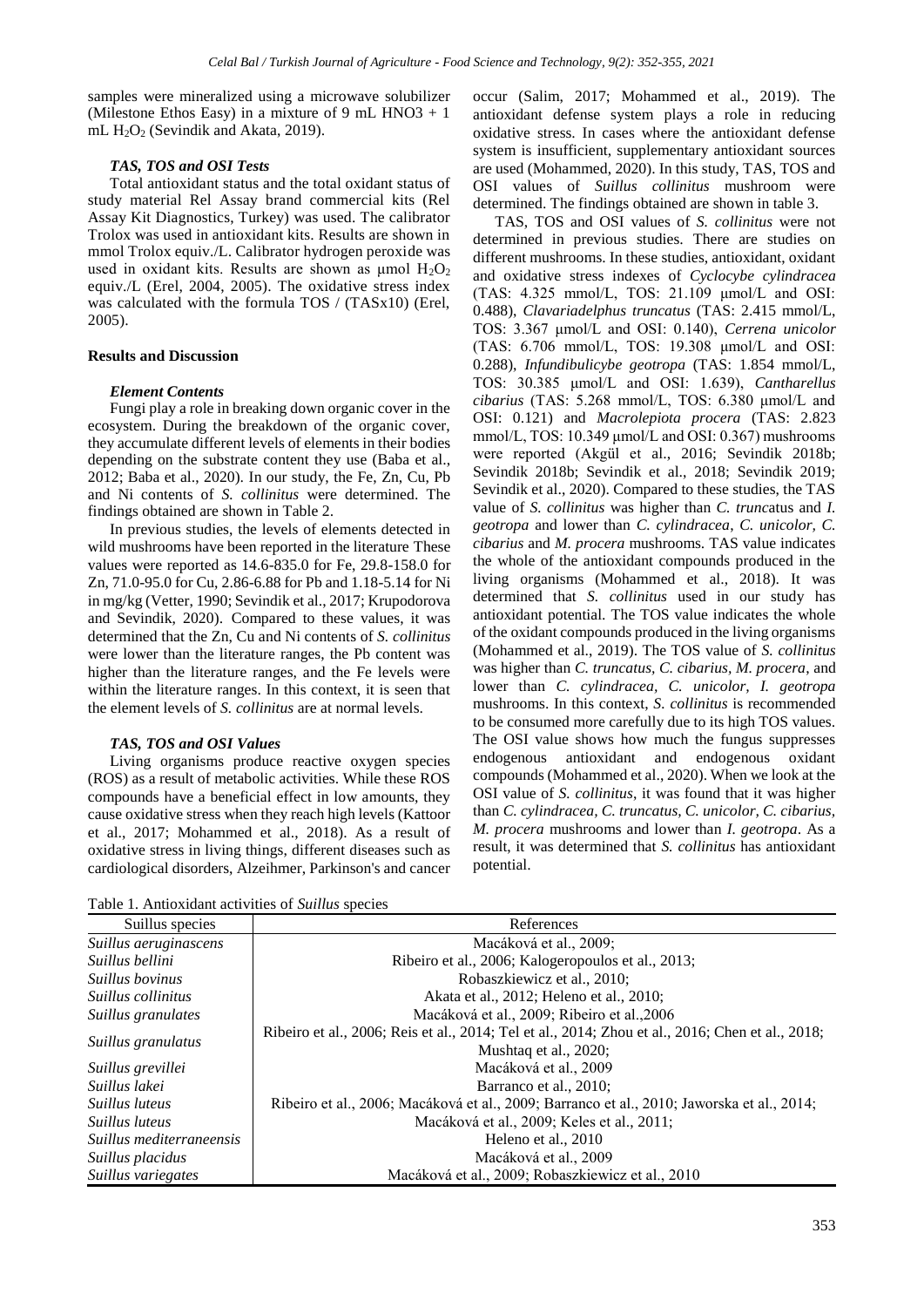| Table 2. Element Levels of S. collinitus |  |  |
|------------------------------------------|--|--|
|------------------------------------------|--|--|

|                                                                                   | .                      |                  |             |                  |               |
|-----------------------------------------------------------------------------------|------------------------|------------------|-------------|------------------|---------------|
| Elements                                                                          |                        |                  |             |                  | Ni            |
| collinitus                                                                        | :10.23<br>$350.72 \pm$ | $10.46 \pm 1.28$ | $68.11 \pm$ | $11.58 \pm 2.43$ | $.47 \pm 0.2$ |
| Values are presented as mean $\pm$ S.D, n=3 (Experiments were made as 3 parallel) |                        |                  |             |                  |               |

#### Table 3. TAS, TOS ve OSI Values

| Materia.                               | <b>TAC</b><br>T UD                                                 | $T\cap C$<br><b>LOD</b>                                                 | OSI                                       |
|----------------------------------------|--------------------------------------------------------------------|-------------------------------------------------------------------------|-------------------------------------------|
| $\cdots$<br>collinitus<br>ົ            | . .<br>$\sqrt{6}$<br>0.145<br>40,<br>ᅩ<br>$\overline{\phantom{a}}$ | $\sim$<br>$\mathbf{A}$<br>- י<br>.84J<br>--<br>$\cup$ . $\sim$ 1 $\sim$ | 0.020<br>$\sim$<br>-<br>U.UJU<br>J.U<br>ᅩ |
| $\mathbf{v}$ $\mathbf{v}$ $\mathbf{v}$ | $\sim$ $\sim$<br>$\sim$ $\sim$                                     | $-4.4 - 4.5$<br>-                                                       |                                           |

Values are presented as mean  $\pm$  S.D.; n=6 (Experiments were made as 5 parallel)

### **Conclusion**

In this study, the antioxidant activity of *S. collinitus* and the levels of some elements were determined. As a result of the studies, it has been determined that the mushroom has antioxidant potential. Element levels were found to be at normal levels according to the stated literature values.

#### **References**

- Akata I, Ergonul B, Kalyoncu F. 2012. Chemical compositions and antioxidant activities of 16 wild edible mushroom species grown in Anatolia. International Journal of Pharmacology, 8(2): 134-138.
- Akata I, Kabaktepe Ş, Sevindik M, Akgül H. 2018. Macrofungi determined in Yuvacık Basin (Kocaeli) and its close environs. Kastamonu Üniversitesi Orman Fakültesi Dergisi, 18(2): 152-163.
- Akgul H, Sevindik M, Coban C, Alli H, Selamoglu Z. 2017. New approaches in traditional and complementary alternative medicine practices: Auricularia auricula and Trametes versicolor. J Tradit Med Clin Natur, 6(2): 239.
- Akgül H, Sevindik M, Akata I, Altuntaş D, Bal C, Doğan M. 2016. Macrolepiota procera (Scop.) Singer. Mantarının Ağır Metal İçeriklerinin ve Oksidatif Stres Durumunun Belirlenmesi. Süleyman Demirel Üniversitesi Fen Bilimleri Enstitüsü Dergisi, 20(3): 504-508.
- Arpaz F, Güler P, Türk M. 2017. Suillus collinitus (Fr.) Kuntze'un Sitotoksite, Apoptik ve Nekrotik Etkileri. Life Sciences, 12(4): 56-63.
- Baba H, Ergün N, Özçubukçu S. 2012. Antakya (Hatay)'dan toplanan bazı makrofungus türlerinde ağır metal birikimi ve mineral tayini. Research Journal of Biology Sciences, 5(1): 5- 6.
- Baba H, Sevindik M, Dogan M, Akgul H. 2020. Antıoxıdant, Antımıcrobıal Actıvıtıes And Heavy Metal Contents of Some Myxomycetes. Fresenius Environmental Bulletin, 29(09): 7840-7846
- Bal C, Akgul H, Sevindik M, Akata I, Yumrutas O. 2017. Determination of the anti-oxidative activities of six mushrooms. Fresenius Envir Bull, 26(10): 6246-6252.
- Barranco PG, Ocanas LG, Cabrera LV, Carmona MCS, Ocanas FG, Gomez XSR, Rangel RL. 2010. Evaluation of antioxidant, immunomodulating, cytotoxic and antimicrobial properties of different strains of Basidiomycetes from Northeastern Mexico. Journal of Medicinal Plants Research, 4(17): 1762-1769.
- Bonfante P, Balestrini R, Martino, E, Perotto S, Plassard C, Mousain D. 1998. Morphological analysis of early contacts between pine roots and two ectomycorrhizal Suillus strains. Mycorrhiza, 8(1): 1-10.
- Chen S, Su T, Wang Z. 2018. Structural characterization, antioxidant activity, and immunological activity in vitro of polysaccharides from fruiting bodies of Suillus granulatus. Journal of food biochemistry, 42(3): e12515.
- Erel O. 2004. A novel automated direct measurement method for total antioxidant capacity using a new generation, more stable ABTS radical cation. Clinical biochemistry, 37(4): 277-285.
- Erel O. 2005. A new automated colorimetric method for measuring total oxidant status. Clinical biochemistry, 38(12): 1103-1111.
- Gürgen A, Sevindik M, Yıldız S, Akgül H. 2020. Determination of Antioxidant and Oxidant Potentials of Pleurotus citrinopileatus Mushroom Cultivated on Various Substrates. Kahramanmaraş Sütçü İmam Üniversitesi Tarım ve Doğa Dergisi, 23(3): 586- 591.
- Heleno SA, Barros L, Sousa MJ, Martins A, Ferreira IC. 2010. Tocopherols composition of Portuguese wild mushrooms with antioxidant capacity. Food Chemistry, 119(4): 1443-1450.
- Jaworska G, Pogoń K, Bernaś E, Skrzypczak A, Kapusta I. 2014. Vitamins, phenolics and antioxidant activity of culinary prepared Suillus luteus (L.) Roussel mushroom. LWT-Food Science and Technology, 59(2): 701-706.
- Kattoor AJ, Pothineni NVK, Palagiri D, Mehta JL. 2017. Oxidative stress in atherosclerosis. Current atherosclerosis reports, 19(11): 42.
- Keleş A, Koca I, Gençcelep H. 2011. Antioxidant properties of wild edible mushrooms. Journal of Food Processing & Technology,  $2(6)$ : 2-6.
- Kikuchi T, Motoyashiki N, Yamada T, Shibatani K, Ninomiya K, Morikawa T, Tanaka R. 2017. Ergostane-type sterols from king trumpet mushroom (Pleurotus eryngii) and their inhibitory effects on aromatase. International journal of molecular sciences, 18(11): 2479.
- Krupodorova T, Sevindik M. 2020. Antioxidant Potential and Some Mineral Contents of Wild Edible Mushroom Ramaria stricta. AgroLife Scientific Journal, 9(1): 186-191
- Macáková K, Opletal L, Polášek M, Samková V, Jahodář L. 2009. Free-radical scavenging activity of some European Boletales. Natural product communications, 4(2): 1934578X09004002 19.
- Mohammed FS. 2020. Phenolic Contents, Antioxidant and Antimicrobial Activıties of Allium stamineum Collected from Duhok (Iraq). Fresenius Environmental Bulletin, 29(09): 7526- 7531
- Mohammed FS, Akgul H, Sevindik M, Khaled BMT. 2018. Phenolic content and biological activities of Rhus coriaria var. zebaria. Fresenius Environmental Bulletin, 27(8): 5694-5702.
- Mohammed FS, Daştan T, Sevindik M, Selamoglu Z. 2019. Antioxidant, antimicrobial activity and therapeutic profile of Satureja hortensis from Erzincan Province. Cumhuriyet Tıp Dergisi, 41(3): 558-562.
- Mohammed FS, Şabik AE, Sevindik E, Pehlivan M, Sevindik M. 2020. Determination of Antioxidant and Oxidant Potentials of Thymbra spicata Collected from Duhok-Iraq. Turkish Journal of Agriculture-Food Science and Technology, 8(5): 1171-1173.
- Mushtaq W, Baba, H, Akata İ, Sevindik M. 2020. Antioxidant Potential and Element Contents of Wild Edible Mushroom Suillus granulatus. Kahramanmaraş Sütçü İmam Üniversitesi Tarım ve Doğa Dergisi, 23(3): 592-595.
- Reis FS, Stojković D, Barros L, Glamočlija J, Ćirić A, Soković M, Ferreira IC. 2014. Can Suillus granulatus (L.) Roussel be classified as a functional food? Food and function, 5(11): 2861- 2869.